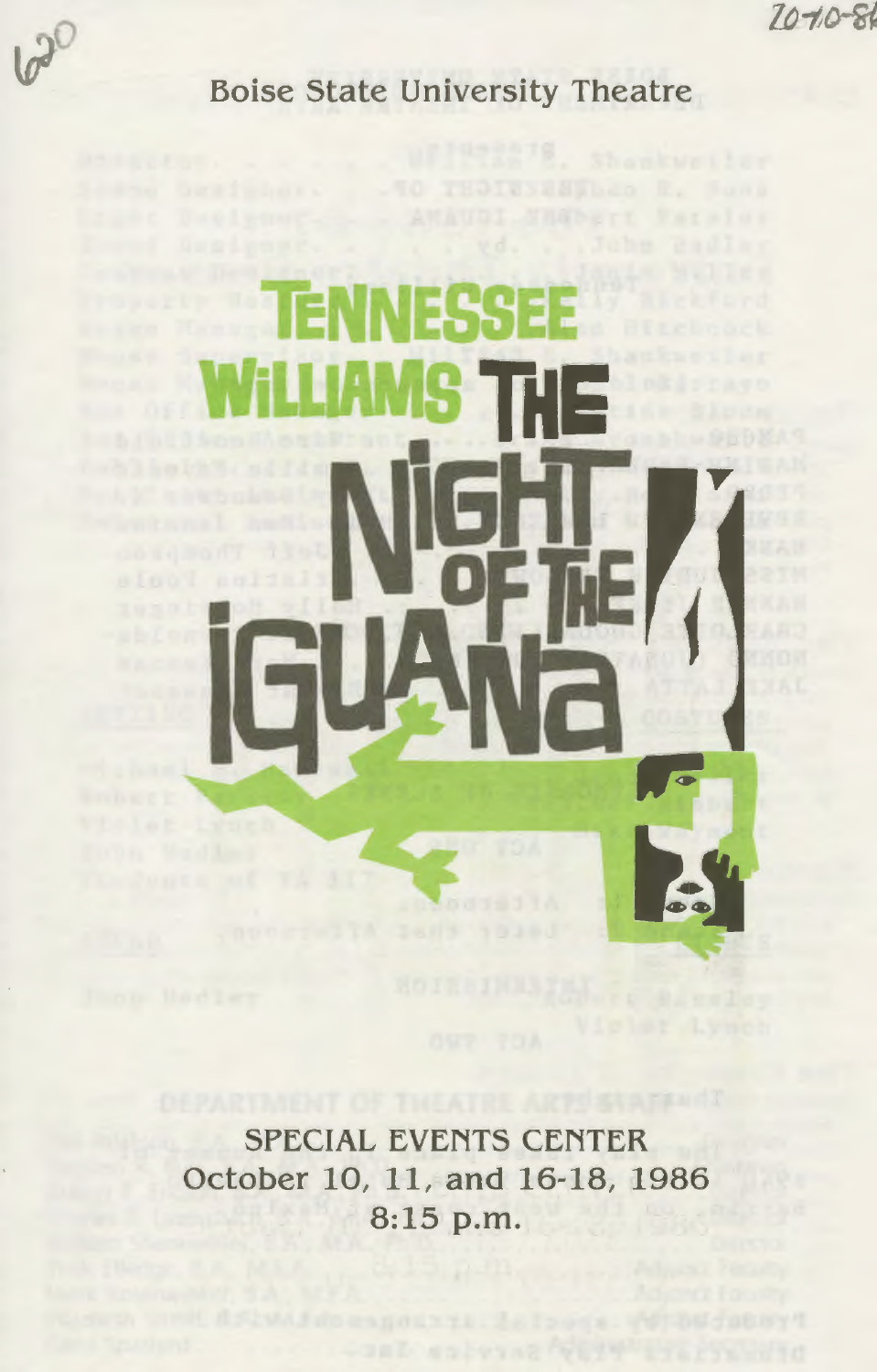# BOISE STATE UNIVERSITY DEPARTMENT OF THEATRE ARTS

### presents

# **THE** NIGHT OF THE IGUANA by

## Tennessee Williams

# CAST

(in order of appearance)

|  |  |  |  |  |  |  |  |  | PANCHO. Marc Rensfield                      |  |  |  |  |
|--|--|--|--|--|--|--|--|--|---------------------------------------------|--|--|--|--|
|  |  |  |  |  |  |  |  |  | MAXINE FAULK. Camille Payesic               |  |  |  |  |
|  |  |  |  |  |  |  |  |  | PEDRO. Tony Saunders M.                     |  |  |  |  |
|  |  |  |  |  |  |  |  |  | REVEREND T. LAWRENCE SHANNON. . Ken Jenkins |  |  |  |  |
|  |  |  |  |  |  |  |  |  | HANK. Jeff Thompson                         |  |  |  |  |
|  |  |  |  |  |  |  |  |  | MISS JUDITH FELLOWS. Cristina Poole         |  |  |  |  |
|  |  |  |  |  |  |  |  |  | HANNAH JELKES. Holly Holsinger              |  |  |  |  |
|  |  |  |  |  |  |  |  |  | CHARLOTTE GOODALL. Candee Reynolds          |  |  |  |  |
|  |  |  |  |  |  |  |  |  | NONNO (JONATHAN COFFIN). Mark Keenan        |  |  |  |  |
|  |  |  |  |  |  |  |  |  | JAKE LATTA. Bashar Alnasser                 |  |  |  |  |

# SYNOPSIS OF SCENES

## ACT ONE

Scene **1:** Afternoon. Scene 2: Later that Afternoon.

# INTERMISSION

## ACT TWO

That night.

The play takes place in the summer of 1940 in the Costa Verde Hotel in Puerto Barrio, on the west coast of Mexico.

Produced by special arrangement with Dramatists Play Service Inc.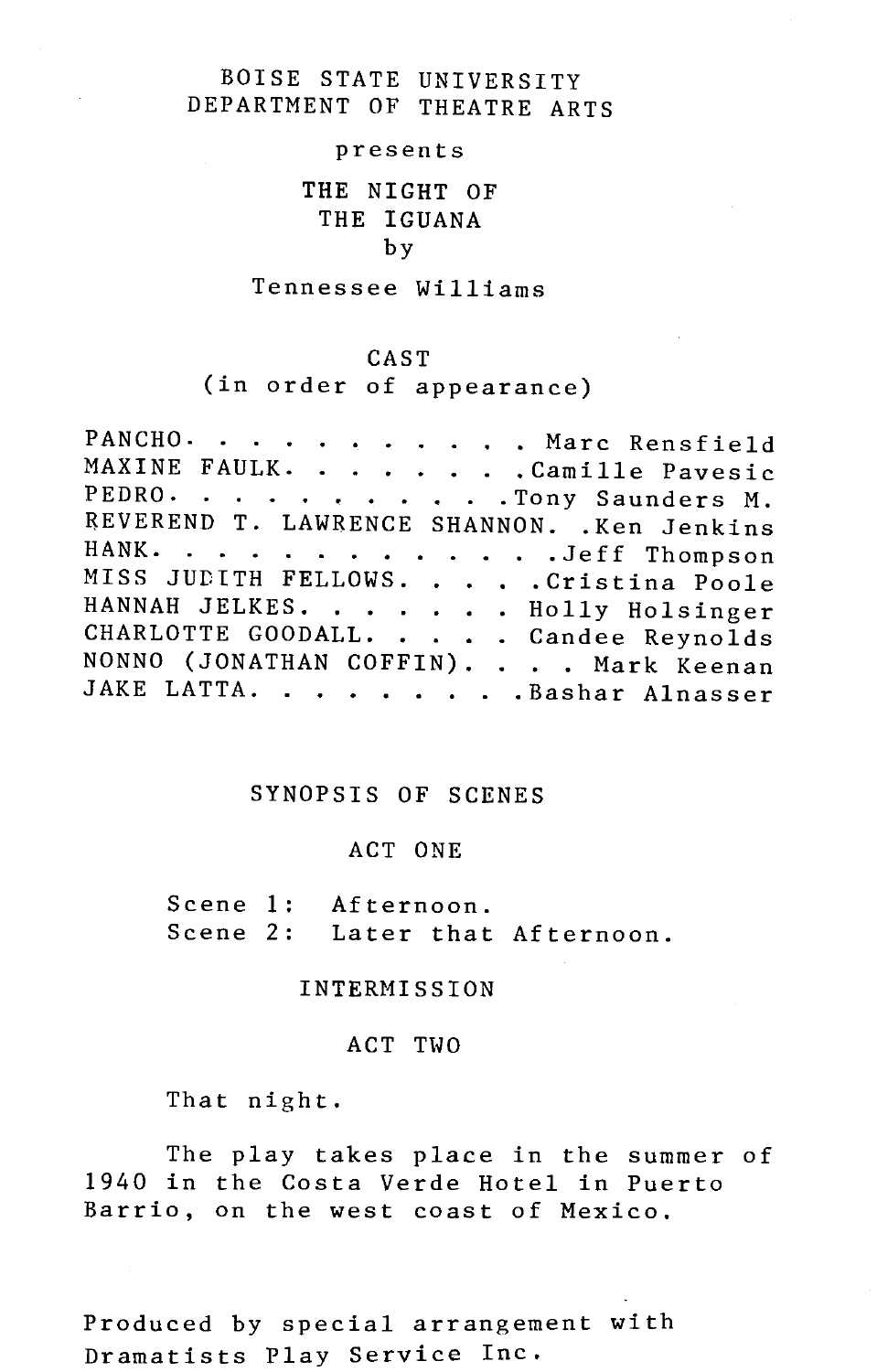# PRODUCTION STAFF

Director. . . . . William E. Shankweiler Scene Designer. . . . . . Stephen R. Buss Light Designer. . . . . . Robert Parsley Sound Designer. . . . . . . . John Hadley Costume Designer. . . . . . Janie Miller Property Master. . . . . . Kelly Bickford Stage Manager. . . . . . . Alan Hitchcock House Supervisor .. William E, Shankweiler House Manager. . . . . . . . Gail Barrayo Box Office Manager. . . . Christine Bloom Box Office Assistant. . . Brian Crosthwaite Publicity. . . . . Charles E. Lauterbach Publicity Assistant. . . . Holly Holsinger Rehearsal Assistant. . . . Alan Hitchcock

# PRODUCTION CREW

# SETTING

Michael S. Hartwell Robert Parsley Violet Lynch John Hadley Students of TA 117

# COSTUMES

LIGHTS

Janie Miller Heather Nisbett Mike Wayment

## SOUND

John Hadley

 $\mathbf{r}$ 

Robert Parsley Violet Lynch

# **DEPARTMENT OF THEATRE ARTS STAFF**

| Charles E. Lauterbach, B.A., M.A., Ph.D. Director |  |
|---------------------------------------------------|--|
| William Shankweiler, B.A., M.A., Ph.D. Director   |  |
|                                                   |  |
| Mark Rosenwinkel, B.A., M.F.A.  Adjunct Faculty   |  |
|                                                   |  |
|                                                   |  |
|                                                   |  |